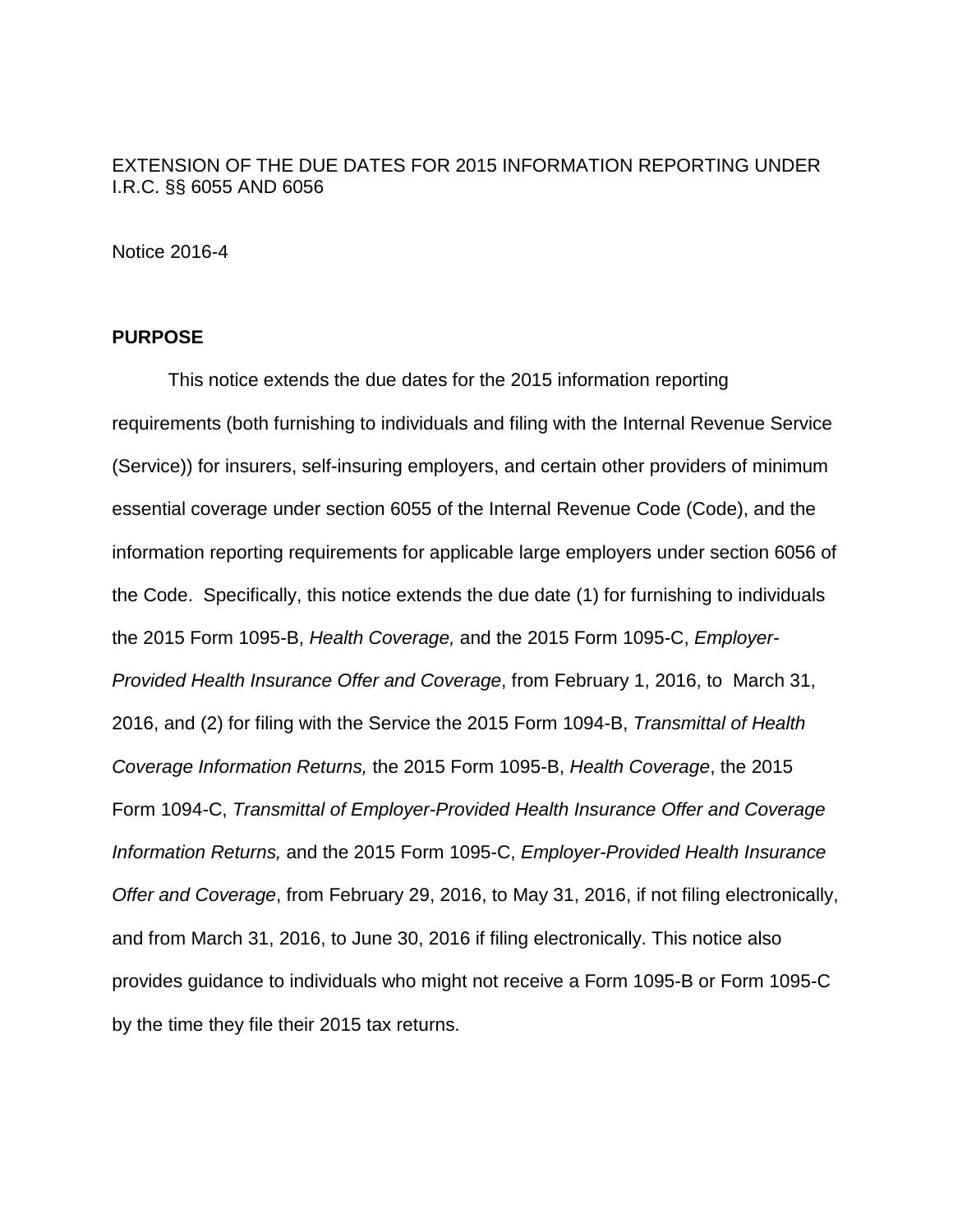The Service is prepared to accept filings of the information returns on Forms 1094-B, 1095-B, 1094-C, and 1095-C beginning in January 2016. Following consultation with stakeholders, however, the Department of the Treasury (Treasury) and the Service have determined that some employers, insurers, and other providers of minimum essential coverage need additional time to adapt and implement systems and procedures to gather, analyze, and report this information. Notwithstanding the extensions provided in this notice, employers and other coverage providers are encouraged to furnish statements and file the information returns as soon as they are ready.

#### **BACKGROUND**

Section 6055 and section 6056 were added to the Internal Revenue Code by sections 1502 and 1514 of the Patient Protection and Affordable Care Act (ACA), enacted March 23, 2010, Pub. L. No. 111-148. Section 6055 requires health insurance issuers, self-insuring employers, government agencies, and other providers of minimum essential coverage to file and furnish annual information returns and statements regarding coverage provided. Section 6056 requires applicable large employers (generally those with 50 or more full-time employees, including full-time equivalents, in the previous year) to file and furnish annual information returns and statements relating to the health insurance that the employer offers (or does not offer) to its full-time employees. Section 6056 was amended by sections 10106(g) and 10108(j) of the ACA and was further amended by section 1858(b)(5) of the Department of Defense and Full-Year Continuing Appropriations Act, 2011. Section 36B, which was added to the Code by section 1401 of the ACA, provides a premium tax credit for eligible individuals who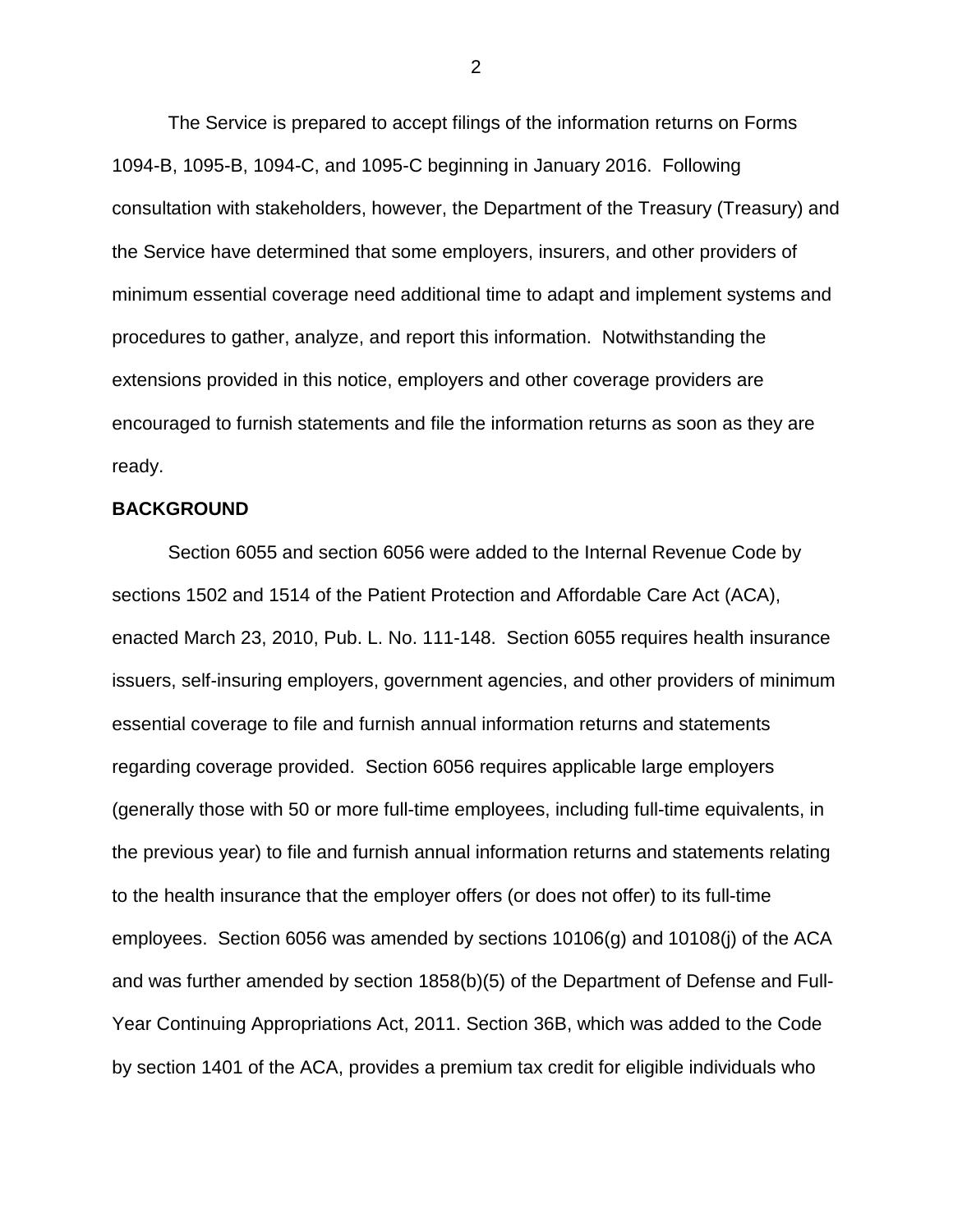enroll in coverage through a Health Insurance Marketplace (Marketplace). Section 5000A, which was added to the Code by section 1501(b) of the ACA, generally provides that individuals must have minimum essential coverage, qualify for an exemption from the minimum essential coverage requirement, or make an individual shared responsibility payment when they file their federal income tax return.

Section 6721 of the Code imposes a penalty for failing to timely file an information return or filing an incorrect or incomplete information return. Section 6722 of the Code imposes a penalty for failing to timely furnish an information statement or furnishing an incorrect or incomplete information statement. Section 6721 and 6722 penalties are imposed with regard to information returns and statements listed in section 6724(d) of the Code, and section 6724(d) lists the information returns and statements required by sections 6055 and 6056.

Final regulations, published on March 10, 2014, relating to the reporting requirements under sections 6055 and 6056, specify the deadlines for information reporting required by those sections. See Information Reporting of Minimum Essential Coverage, T.D. 9660, 79 FR 13220-01; Information Reporting by Applicable Large Employers on Health Insurance Coverage Offered Under Employer-Sponsored Plans, T.D. 9661, 79 FR 13231-01. The regulations under section 6055 provide that every person that provides minimum essential coverage to an individual during a calendar year must file with the Service an information return and a transmittal on or before the following February 28 (March 31 if filed electronically) and must furnish to the responsible individual identified on the return a written statement on or before January 31 following that calendar year. (In 2016, the January 31 and February 28 due dates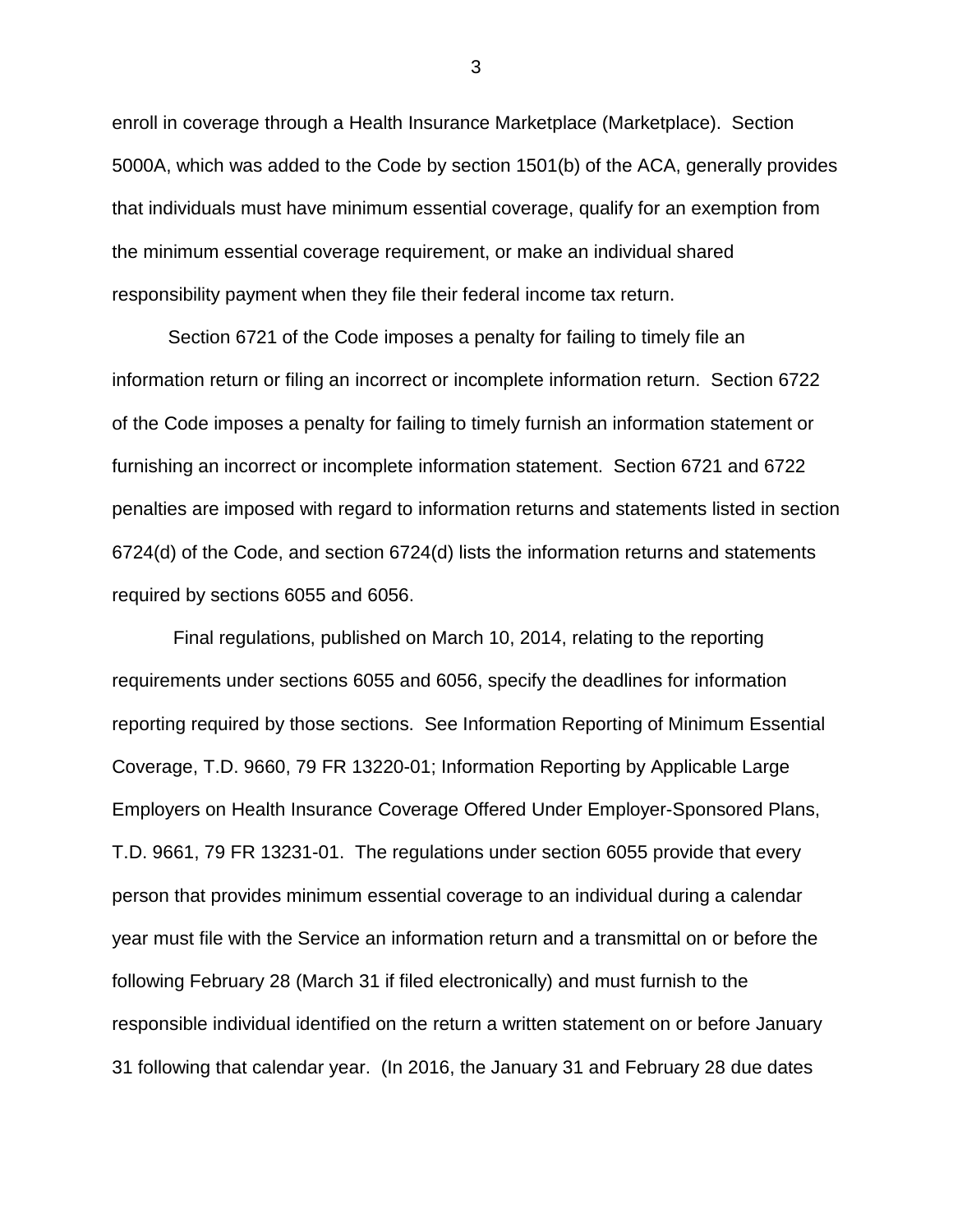referred to above in this paragraph and in the following paragraph fall on weekend days; accordingly, in 2016 these two due dates are February 1 and February 29, respectively.) The Service has designated Form 1094-B and Form 1095-B to meet the requirements of the section 6055 regulations.

The regulations under section 6056 require every applicable large employer or a member of an aggregated group that is determined to be an applicable large employer (ALE member) to file with the Service an information return and a transmittal on or before February 28 (March 31 if filed electronically) of the year following the calendar year to which it relates and to furnish to full-time employees a written statement on or before January 31 following that calendar year. The Service has designated Form 1094-C and Form 1095-C to meet the requirements of the section 6056 regulations.

The preambles to the section 6055 and section 6056 regulations (T.D. 9660, 79 FR 13220; T.D. 9661, 79 FR 13231-01) provide that, for 2015 coverage, the Service will not impose penalties under section 6721 and section 6722 on reporting entities that can show that they have made good faith efforts to comply with the information reporting requirements, and that this relief applies only to furnishing and filing incorrect or incomplete information, including TINs or dates of birth, reported on a return or statement and not to a failure to timely furnish or file a statement or return. Notice 2015-87, 2015-52 I.R.B. 889, reiterates that relief, and Notice 2015-68, 2015-41 I.R.B. 547, provides additional information about that relief with regard to reporting under section 6055. The preambles also note, however, the general rule that, under section 6724 and the related regulations, the section 6721 and section 6722 penalties may be waived if a failure to timely furnish or file a statement or return is due to reasonable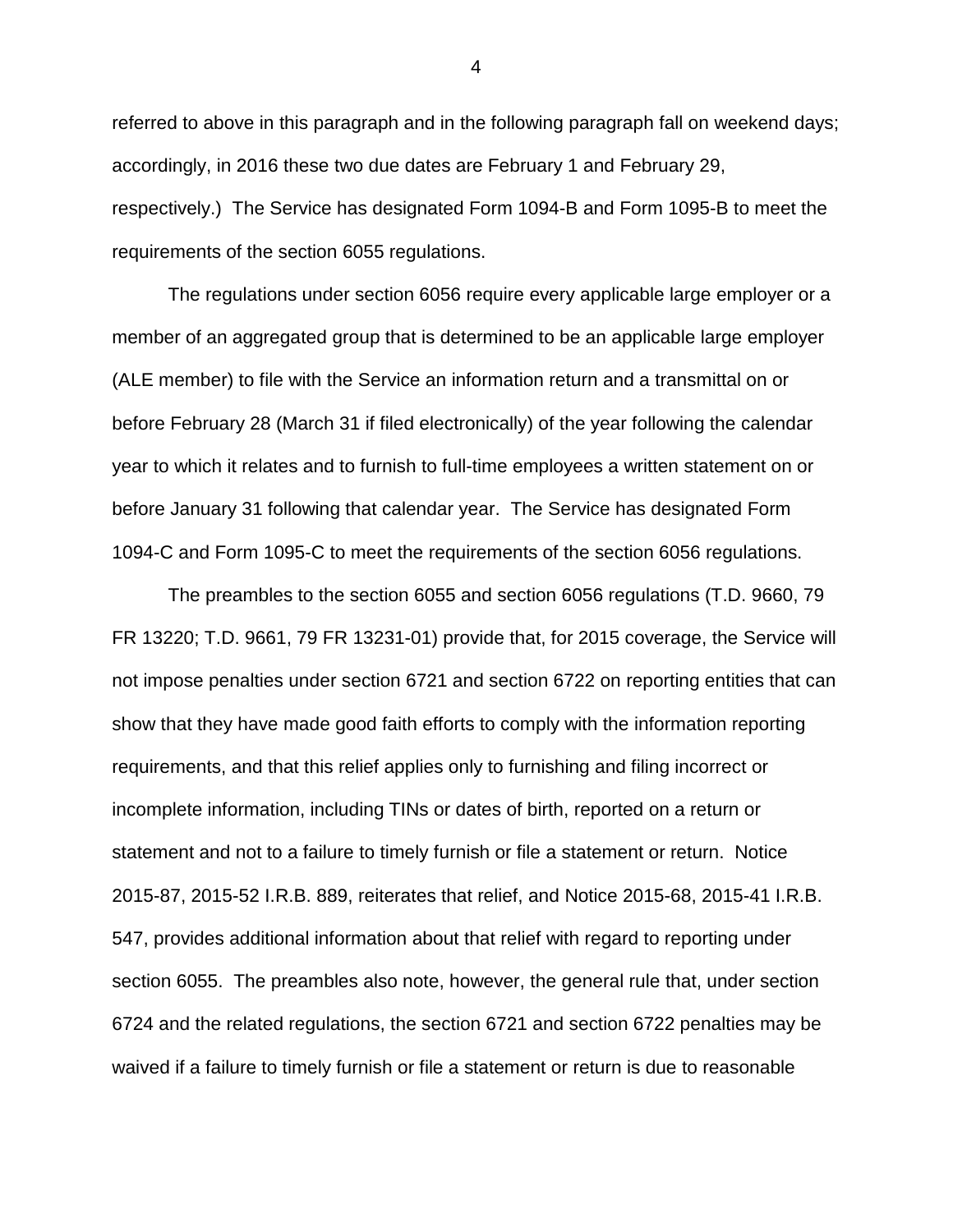cause, that is, the reporting entity demonstrates that it acted in a responsible manner and the failure is due to significant mitigating factors or events beyond the reporting entity's control.

### **TRANSITION RELIEF**

This notice extends the due date for furnishing the 2015 Form 1095-B and the 2015 Form 1095-C from February 1, 2016, to March 31, 2016. This notice also extends the due date for filing with the Service the 2015 Form 1094-B and the 2015 Form 1094- C from February 29, 2016, to May 31, 2016, if not filing electronically, and from March 31, 2016, to June 30, 2016, if filing electronically. In view of these extensions, the provisions regarding automatic and permissive extensions of time for filing information returns and permissive extensions of time for furnishing statements will not apply to the extended due dates. Employers or other coverage providers that do not comply with these extended due dates are subject to penalties under section 6722 or 6721 for failure to timely furnish and file. However, employers and other coverage providers that do not meet the extended due dates are still encouraged to furnish and file, and the Service will take such furnishing and filing into consideration when determining whether to abate penalties for reasonable cause. The Service will also take into account whether an employer or other coverage provider made reasonable efforts to prepare for reporting the required information to the Service and furnishing it to employees and covered individuals, such as gathering and transmitting the necessary data to an agent to prepare the data for submission to the Service, or testing its ability to transmit information to the Service. In addition, the Service will take into account the extent to which the employer or other coverage provider is taking steps to ensure that it is able to comply with the reporting requirements for 2016.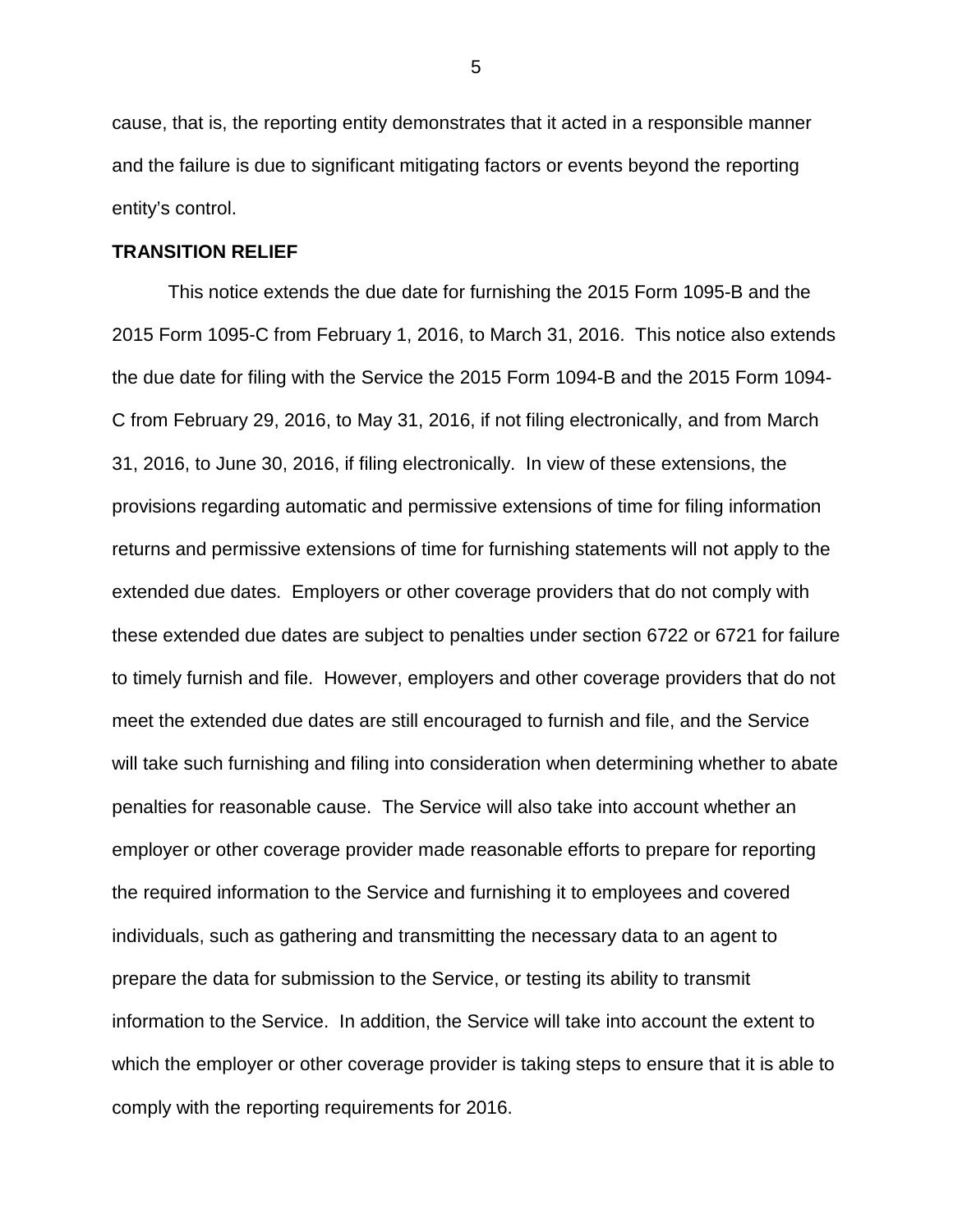Some individual taxpayers may be affected by the extension of the due date for employers to furnish information under section 6056 on Form 1095-C. Under section 36B(c)(2)(C), an employee is not eligible for the premium tax credit for any month for which the employee is eligible for coverage under an eligible employersponsored plan that provides minimum value and is affordable (or for any month for which the employee enrolls in an eligible employer-sponsored plan, regardless of whether the plan is affordable or provides minimum value). The Form 1095-C generally includes information on the coverage (if any) offered by the applicable large employer to the full-time employee. The information reported will assist the employee in determining eligibility for the premium tax credit. However, most individuals offered employerprovided coverage will not be affected by the extension. This is partly because section 1.36B-2(c)(3)(v)(A)(3)) of the Income Tax Regulations provides that an offer of employer-sponsored coverage is generally treated as unaffordable for section 36B purposes if the individual enrolls in coverage through the Marketplace and receives the benefit of advance payments of the premium tax credit based on a determination from the Marketplace that the offer of employer-sponsored coverage is unaffordable. Specifically, the extension will not affect employees who enrolled in the employersponsored coverage or in other coverage that was not offered through the Marketplace; employees who for any other reason would not qualify for a premium tax credit (for example, an employee who qualifies for Medicare or has household income in excess of the limits); employees who enrolled in coverage through the Marketplace and received the benefit of advance payments of the premium tax credit based on a determination by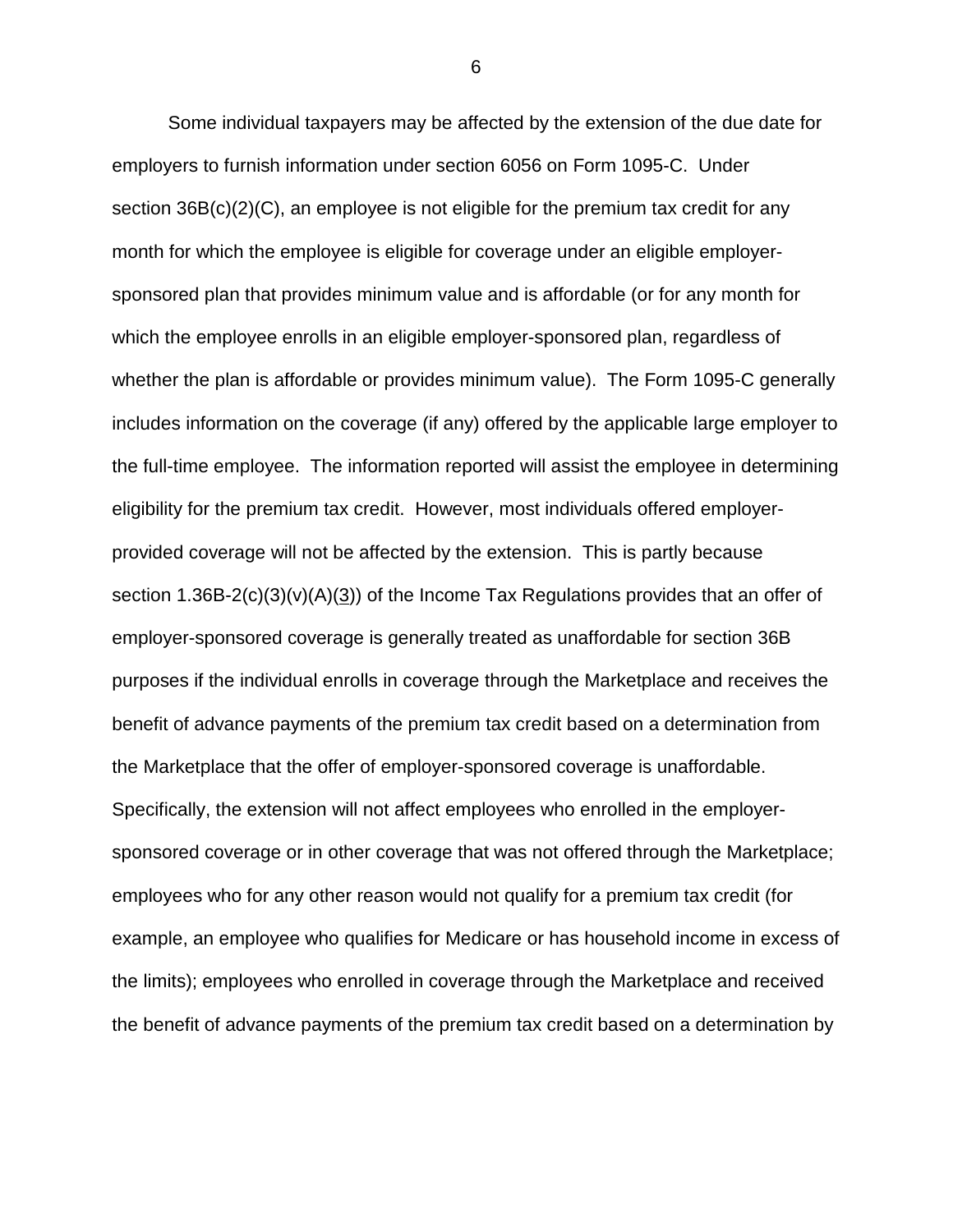the Marketplace that the employee's offer of employer-sponsored coverage was unaffordable; or employees who did not enroll in any coverage.

Nonetheless, some employees (and related individuals) who enrolled in coverage through the Marketplace but did not receive a determination from the Marketplace that the offer of employer-sponsored coverage was not affordable could be affected by the extension if they do not receive their Forms 1095-C before they file their income tax returns. As a result, for 2015 only, individuals who rely upon other information received from employers about their offers of coverage for purposes of determining eligibility for the premium tax credit when filing their income tax returns need not amend their returns once they receive their Forms 1095-C or any corrected Forms 1095-C. Individuals need not send this information to the Service when filing their returns but should keep it with their tax records.

Similarly, some individual taxpayers may be affected by the extension of the due date for providers of minimum essential coverage to furnish information under section 6055 on either Form 1095-B or Form 1095-C. Individuals generally use this information to confirm that they had minimum essential coverage for purposes of sections 36B and 5000A. Because, as a result of the extension, individuals may not have received this information before they file their income tax returns, for 2015 only individuals who rely upon other information received from their coverage providers about their coverage for purposes of filing their returns need not amend their returns once they receive the Form 1095-B or Form 1095-C or any corrections. Individuals need not send this information to the Service when filing their returns but should keep it with their tax records.